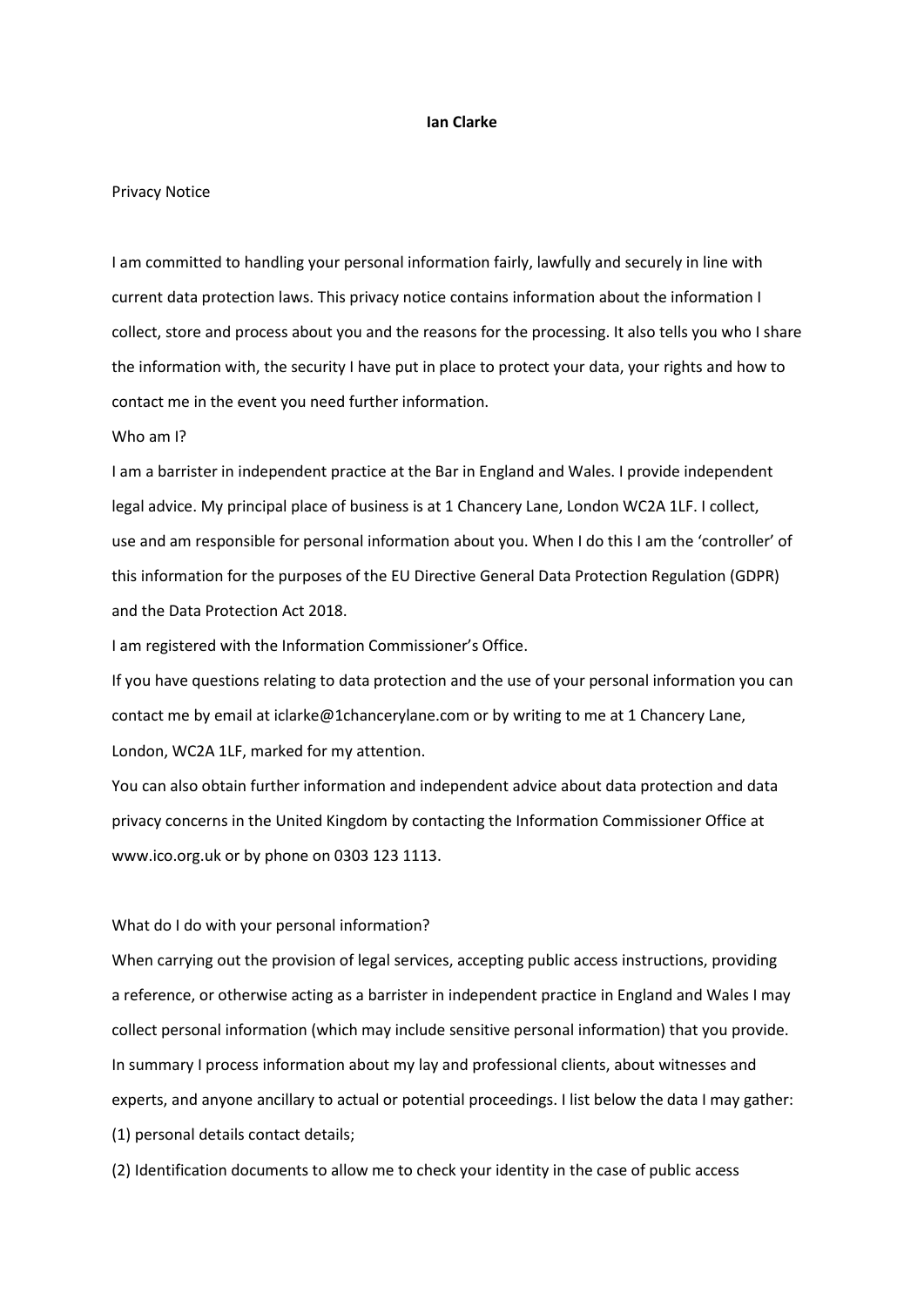instructions;

- (3) family details;
- (4) lifestyle and social circumstances;
- (5) goods and services;
- (6) financial details;
- (7) education, training and employment details;
- (8) physical or mental health details;
- (9) racial or ethnic origin;
- (10) political opinions;
- (11) religious, philosophical or other beliefs;
- (12) trade union membership;
- (13) sex life or sexual orientation;
- (14) criminal proceedings, outcomes and sentences; and

(15) other personal data relevant to instructions to provide independent legal services, including data specific to the instructions in question.

Information collected from others?

I may also obtain the same categories of personal information listed above from third parties, such as other legal professionals or authorised persons instructing me on your behalf, experts, members of the public, your family and friends, witnesses, courts and other tribunals, investigators, government departments, regulators, public records and registers.

How do I use your personal information?

If I have been instructed by you or on your behalf, or if you have asked for a reference or a quote for work for legal services, your personal information has to be provided to enable me to provide you with a quote, advice, representation or the reference, and to enable me to comply with my professional obligations of providing independent legal advice and to keep accounting records. Therefore I may use your personal information for the following purposes set out below:

(1) to provide independent legal services to clients (lay and professional), assisting former clients including the provision of independent legal advice and representation in courts, tribunals, arbitrations, and mediations;

(2) to the courts and tribunals to whom a skeleton argument is presented;

(3) to keep accounting records and carry out office administration with my set of chambers, or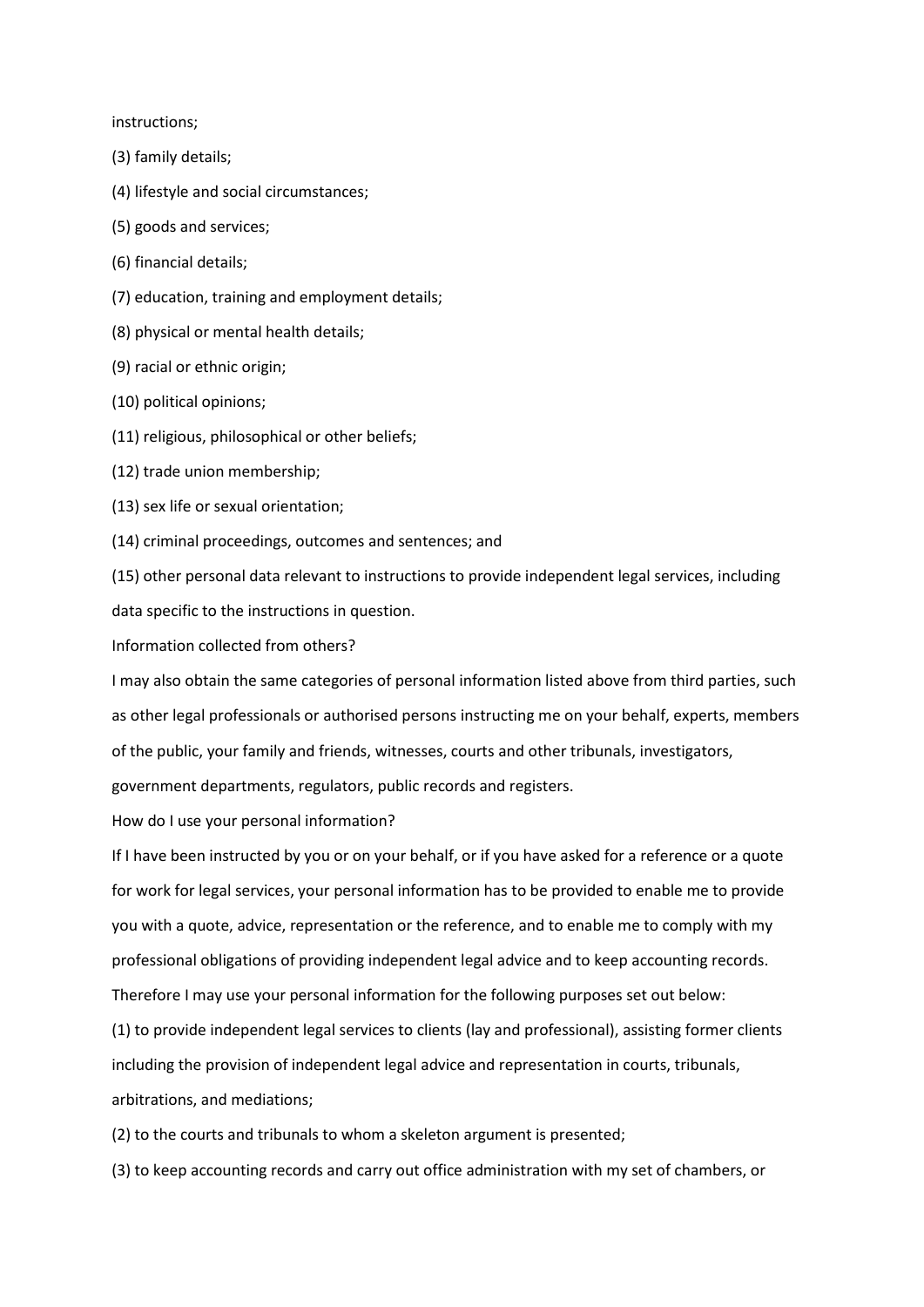those providing me with administration services for my business, and my own professional advisers and regulators e.g. accountants and insurers;

(4) to take or defend legal or regulatory proceedings or to exercise a lien;

(5) to respond to potential complaints or make complaints;

(6) to check for potential conflicts of interest in relation to clients and cases;

(7) to promote and market my services;

(8) to carry out anti-money laundering and terrorist financing checks;

(9) to train other barristers and when providing work-shadowing opportunities;

(10) to respond to requests for references;

(11) when procuring goods and services;

(12) to publish legal judgments and decisions of courts and tribunals or to publish articles of legal interest; and

(13) as required or permitted by law.

The legal basis for processing your personal information

I rely on the following as the lawful bases on which I collect and use your personal information:

(1) If you have consented to the processing of your personal information then I may process your information for the purposes set out above;

(2) If you are a client, processing is necessary for the performance of a contract for independent legal services or in order to take steps at your request prior to entering into a contract, by providing a quote or a reference for example;

(3) Where I am entitled by law to process the information where the processing is necessary for legal proceedings, legal advice, or otherwise for establishing, exercising or defending legal rights;

(4) My legitimate interest and/or the legitimate interests of a third party in carrying out the processing for the purposes set out above;

(5) In certain circumstances processing may be necessary in order that I can comply with a legal obligation to which I am subject (including carrying out anti-money laundering or terrorist financing checks); and

(6) The processing is necessary to publish judgments or other decisions of courts or tribunals. Who will I share your personal information with?

If you are a client, some of the information you provide will be protected by legal professional privilege unless and until the information enters the public domain in the course of any proceedings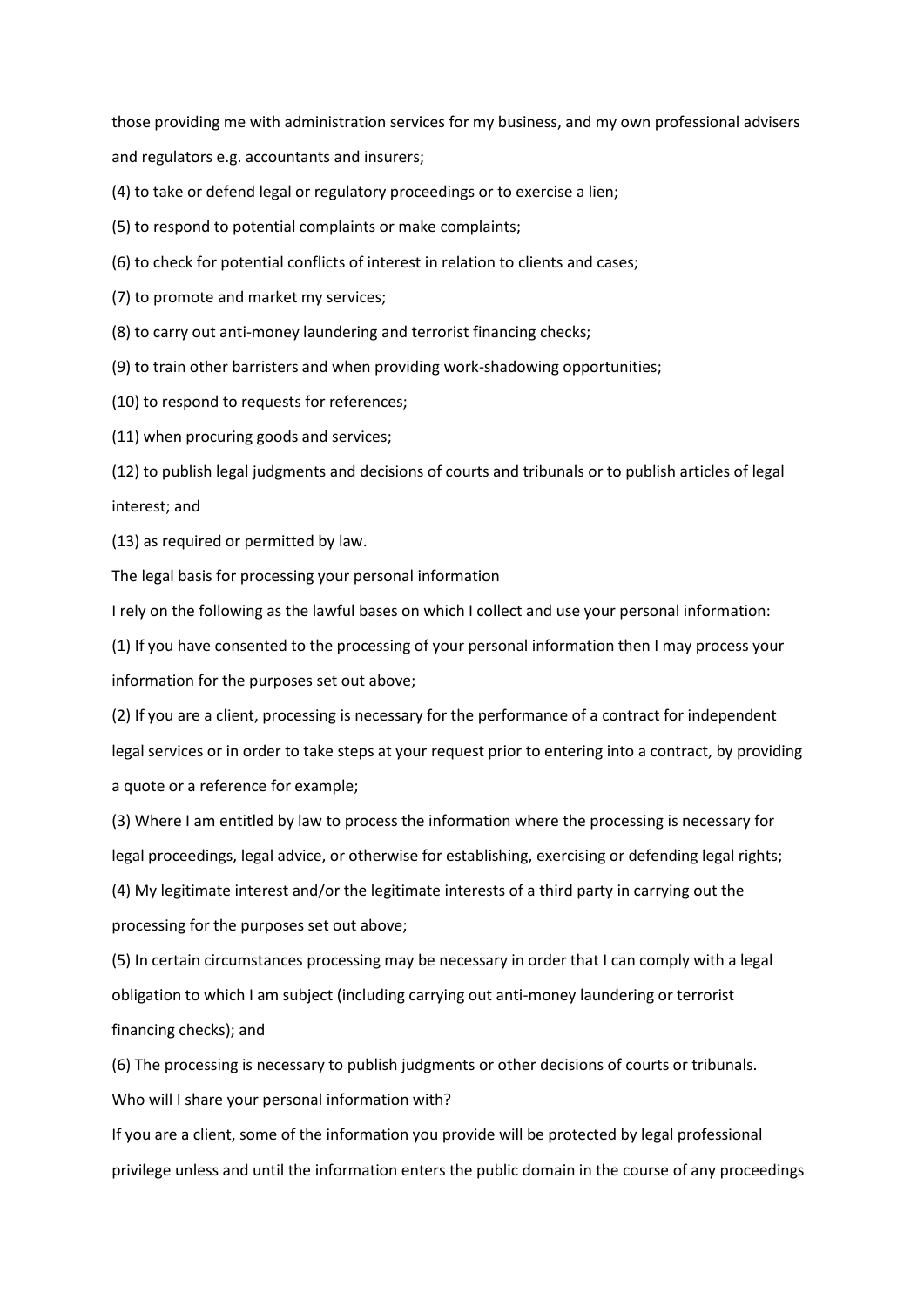or otherwise. As a barrister regulated by the General Council of the Bar of England and Wales I have a professional obligation to keep your information confidential, except where it otherwise becomes public or is disclosed as part of the case or proceedings.

However, it may be necessary to share your information with the following:

(1) data processors, such as the staff in my chambers, IT support staff, email providers and data storage providers;

- (2) other legal professionals;
- (3) experts and other witnesses;
- (4) prosecution authorities;
- (5) courts and tribunals;
- (6) trainee barristers;
- (7) lay clients;

(8) family and associates of the person whose personal information I am processing;

(9) in the event of complaints, the Head of Chambers, other members of Chambers who deal with complaints, the Bar Standards Board, and the Legal Ombudsman;

(10) other regulatory authorities e.g. agencies committed to protecting public funds and/or preventing fraud;

(11) current, past or prospective employers;

(12) education and examining bodies;

(13) business associates, professional advisers, insurers and trade bodies, e.g. the General Council of the Bar of England and Wales and the Inns of Court;

(14) the intended recipient, where you have asked me to provide a reference; and

(15) the general public in relation to the publication of legal articles and legal judgments and decisions of the courts and tribunals.

I may be required to provide your information to regulators, such as the Bar Standards Board, the Financial Conduct Authority or the Information Commissioner's Office. I may also be required to disclose your information to the police or intelligence services, where I am required or permitted by law.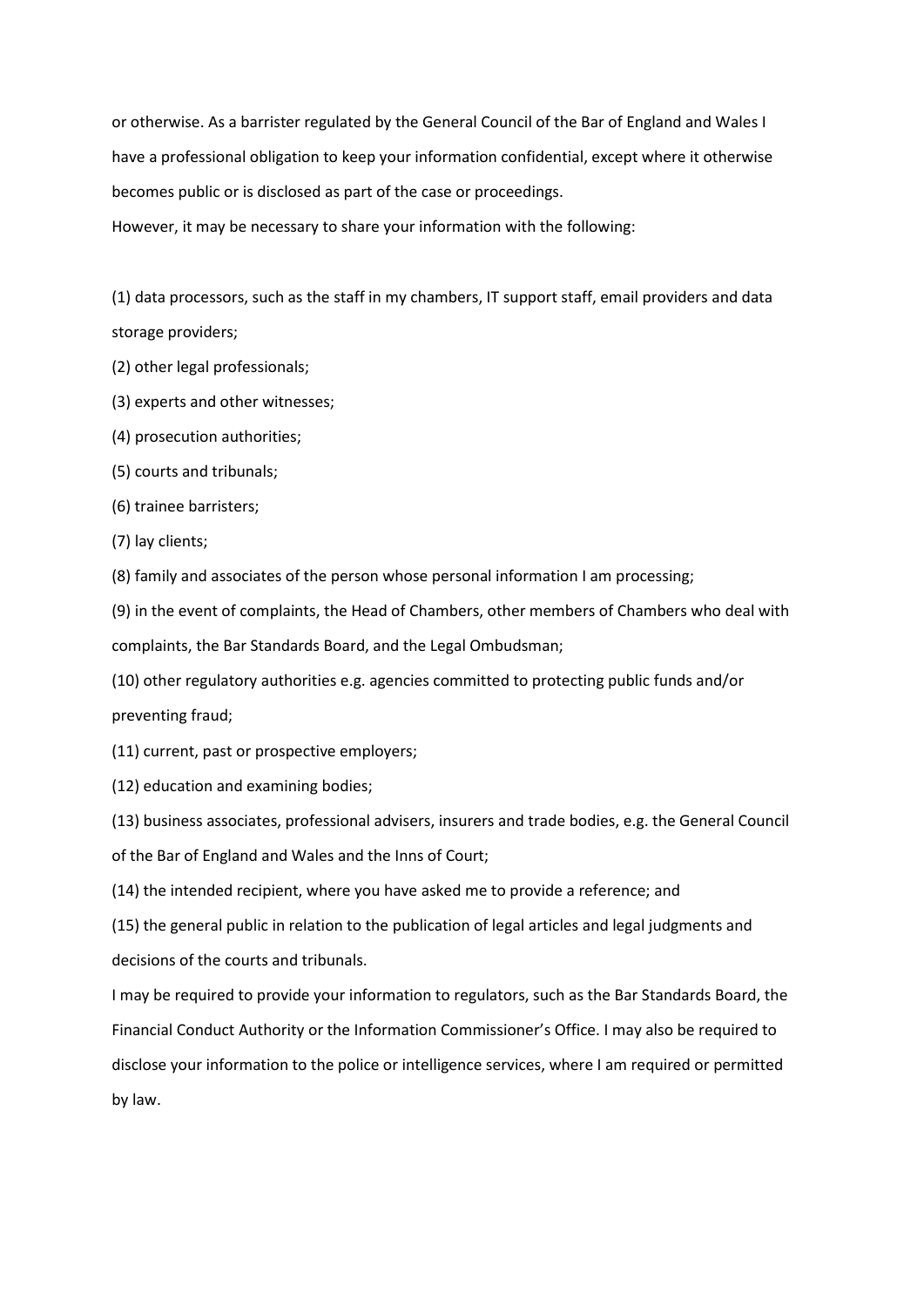#### How long will I store your personal data?

I will normally store all your information until at least 1 year after the expiry of any relevant limitation period (which will usually be 6 years, but may be 12 years), from the date of the last item of work carried out, the date of the last payment received or the date on which all outstanding payments are written off (whichever is the latest). This is because it may be needed for potential legal proceedings. At this point any further retention period will be reviewed by me and the data will either be deleted or retained for a further period. The latter retention period is likely to occur only where the information is needed for legal proceedings, regulatory matters or active complaints. Deletion will be carried out (without further notice to you) as soon as reasonably practicable after the data is marked for deletion.

I will store some of your information which I need to carry out conflict checks for the rest of my career. However, this is likely to be limited to your name and contact details/ the name of the case. Names and contact details held for marketing purposes will be stored indefinitely or until I become aware or informed that the individual has ceased to be a potential client or no longer wishes to receive any marketing material from me.

## Consent

In instances where I rely on your consent to process personal information you have the right to withdraw this consent at any time, but this will not affect the lawfulness of any processing activity I have carried out prior to you withdrawing your consent. However, where I also rely on another basis for processing your information, you may not be able to prevent processing of your data. For example, if you have asked me to work for you and I have spent time on your case, you may owe me money which I will be entitled to claim.

## Your rights

Under the UK GDPR, you have a number of rights that you can exercise in certain circumstances. In summary, you may have the right to:

(1) ask for access to your personal information and other supplementary information;

(2) ask for the correction of mistakes in your data or to complete missing information I hold on you;

(3) ask for your personal information to be erased, in certain circumstances;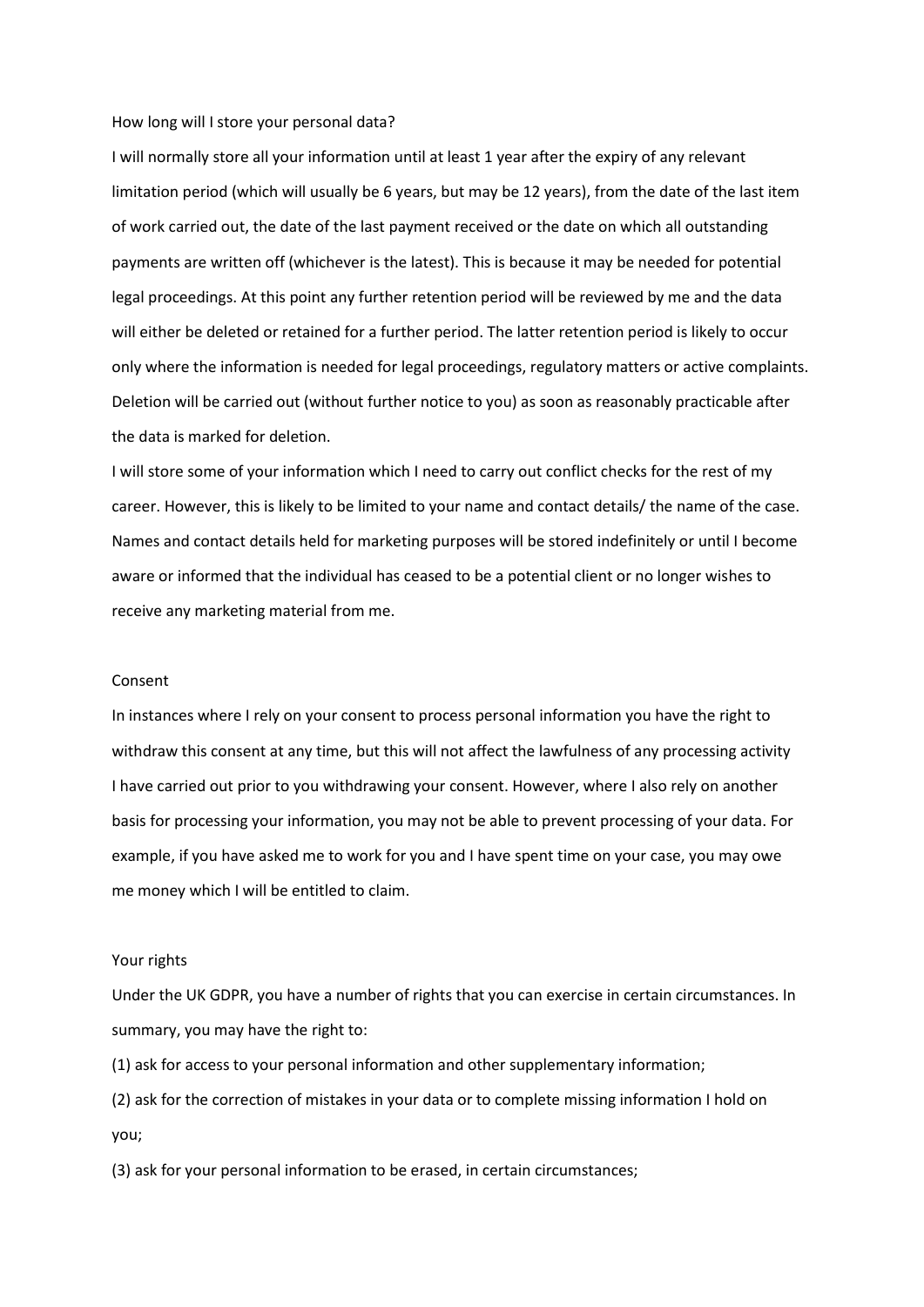(4) receive a copy of the personal information you have provided to me or have this information sent to a third party. This will be provided to you or the third party in a structured, commonly used and machine-readable format, e.g. a Word file;

(5) object at any time to processing of your personal information for direct marketing;

(6) object in certain other situations to the continued processing of your personal information; and (7) restrict my processing of your personal information in certain circumstances.

If you want to exercise any of these rights please use the contact details at the end of this document. It will help me to deal with your request promptly if you can provide me with specific details about the information you would like to receive. I may need you to complete a subject access request form and ask you to provide other information so that you can be identified. I will respond to you within 28 days from when I receive such a request.

# Security of personal data

I store personal information both electronically and in paper form. I have taken appropriate technical and organisational precautions to secure your personal data and to prevent the loss, misuse, improper use or alteration of your personal data. I will store all your electronic personal data on chamber's secure servers.

You acknowledge that the transmission of unencrypted (or inadequately encrypted) data over the internet is inherently insecure, and I cannot guarantee the security of data sent over the internet. Transfer of your information outside the European Economic Area (EEA)

This privacy notice is of general application so it is not possible to state whether it will be necessary to transfer your information out of the EEA in any particular case or for a reference. However, if you reside outside the EEA or your case or the role for which you require a reference involves persons or organisations or courts and tribunals outside the EEA then it may be necessary to transfer some of your data to that country outside of the EEA for that purpose. If you are in a country outside the EEA or if the instructions you provide come from outside the EEA then it is inevitable that information will be transferred to those countries. If this applies to you and you wish additional precautions to be taken in respect of your information please indicate this when providing initial

## instructions.

I and the chambers I run my business from may store the information you provide on cloud based